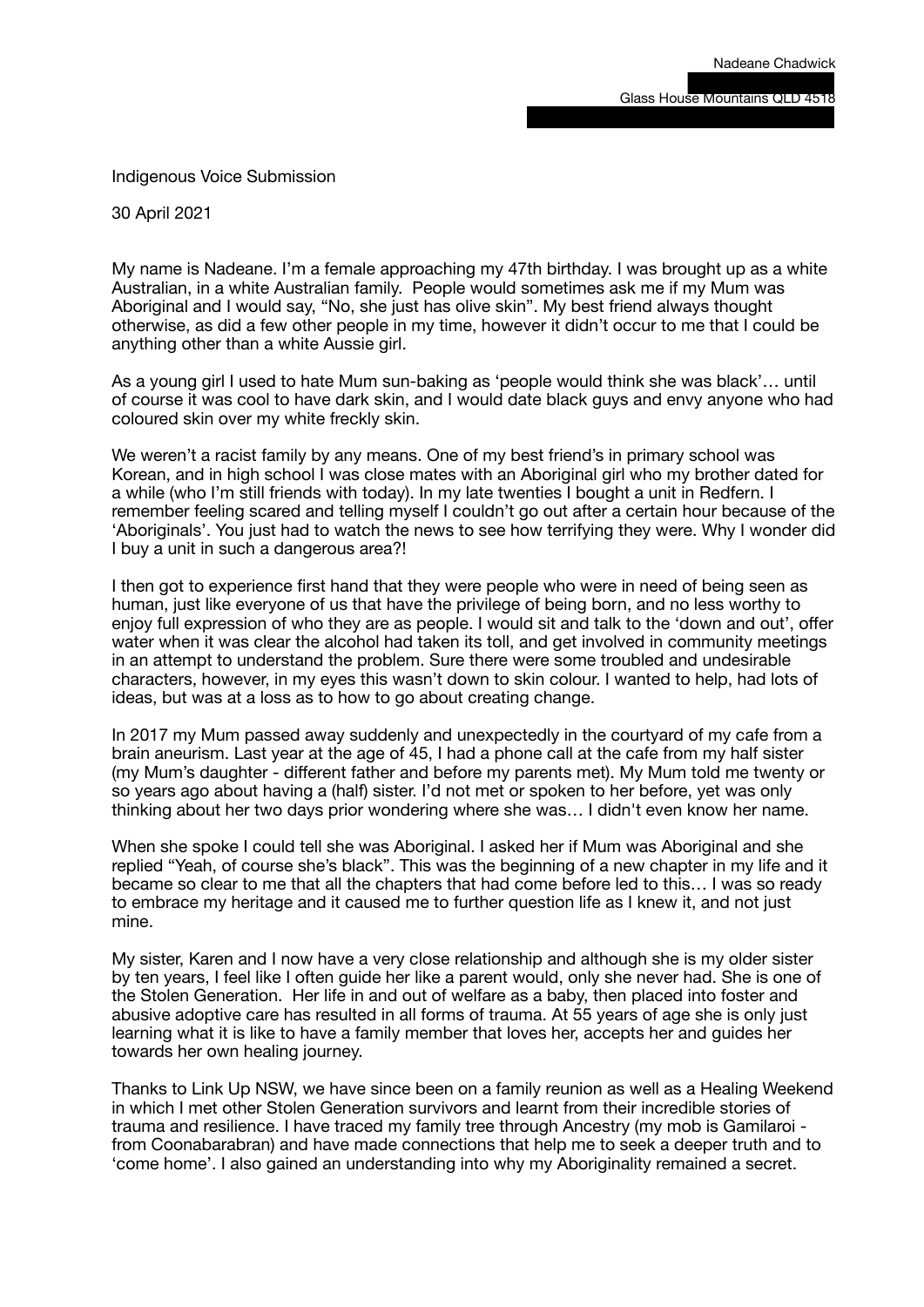This new discovery inspired me to undertake my first Uni course, an Undergrad Cert 'Working with Indigenous Communities in Health Context', which gratefully has a global context to remind me that racism is a global issue and that the subjugation of First Nations people is not unique to Australia.

The course content has been eye-opening to say the least, yet I find it both disturbing and sad to know that so many of us have no idea what really happened to our First Nations people, and how the social determinants of health continue to impact every aspect of their life and personhood through unresolved trauma, continued mistreatment and misrepresentation, yet they remain to be seen as the cause of their own problems.

To learn that the problem is not in their DNA (i.e. Aborginal people are not the problem), that many of their issues are a result of unresolved historical, intergenerational and collective trauma, and that these combined with external conditions forced upon them have been scientifically proven to cause epigenetic modification, causes me like many others to question government's resistance towards achieving absolute equality and equity for Indigenous Australians.

I talked to some young people undertaking Aboriginal studies at Uni who shared of their disgust to find out that the school they attended was next to a mission yet they were never told about it. Furthermore, their school curriculum involved a couple of days to a week (maximum) teaching Aboriginal studies and that the predominant educational tool was watching 'Rabbit Proof Fence'. Sad, but true. It was promising however to witness future generations taking an interest in learning 'another way' and seeking the truth. I could feel their hunger for changemaking and this, I believe, is exciting.

The journey since meeting my sister and finding out about my heritage has given me enormous amounts of knowledge, yet it is juxtaposed by even more questions. Why does racism exist globally? How did the British Empire (and others) become so powerful? Why do governments even exist and what are the real agendas? Why have we been brainwashed to think that 'white way' is the better way? How would life be different if colonisers didn't colonise... rather they asked to be welcomed and accepted onto Indigenous occupied lands and worked in partnership with the occupiers to live fruitfully and harmoniously together? The bible says, "though shall not steal" yet stealing was just the starting point of many sins to follow.

I attended the inaugural Indigenous Voice Consultations in the Wesley Conference Centre and naively thought that it was a great initiative and of course everyone would be as excited as I was. Wow, was I wrong! No doubt the Panel is well aware of the outcome of that session so I won't elaborate here, but that session for me was like shining a light on every single soul that have in some way, shape or form, been effected by the ongoing impacts of colonisation, oppression, racism, inequity, inequality, discrimination, injustice, shame, blame and the continuing subjugation of our First Nations people; now My people. It also shone a light, a very incandescent light, on the perpetrators.

One of the first things that struck me when commencing my studies was the overwhelming plethora of Indigenous-related organisations, departments, policies, reports, research articles etc. (including international work involving Australia) that either once existed, do exist, or are 'in the pipeline' such as the Indigenous Voice proposal. I questioned the return on investment when it seems that efforts have not equated to desired outcomes; we are still discussing the same issues decades on, and to make it even more ludicrous, additional targets are being added when the original ones failed to even get a look-in.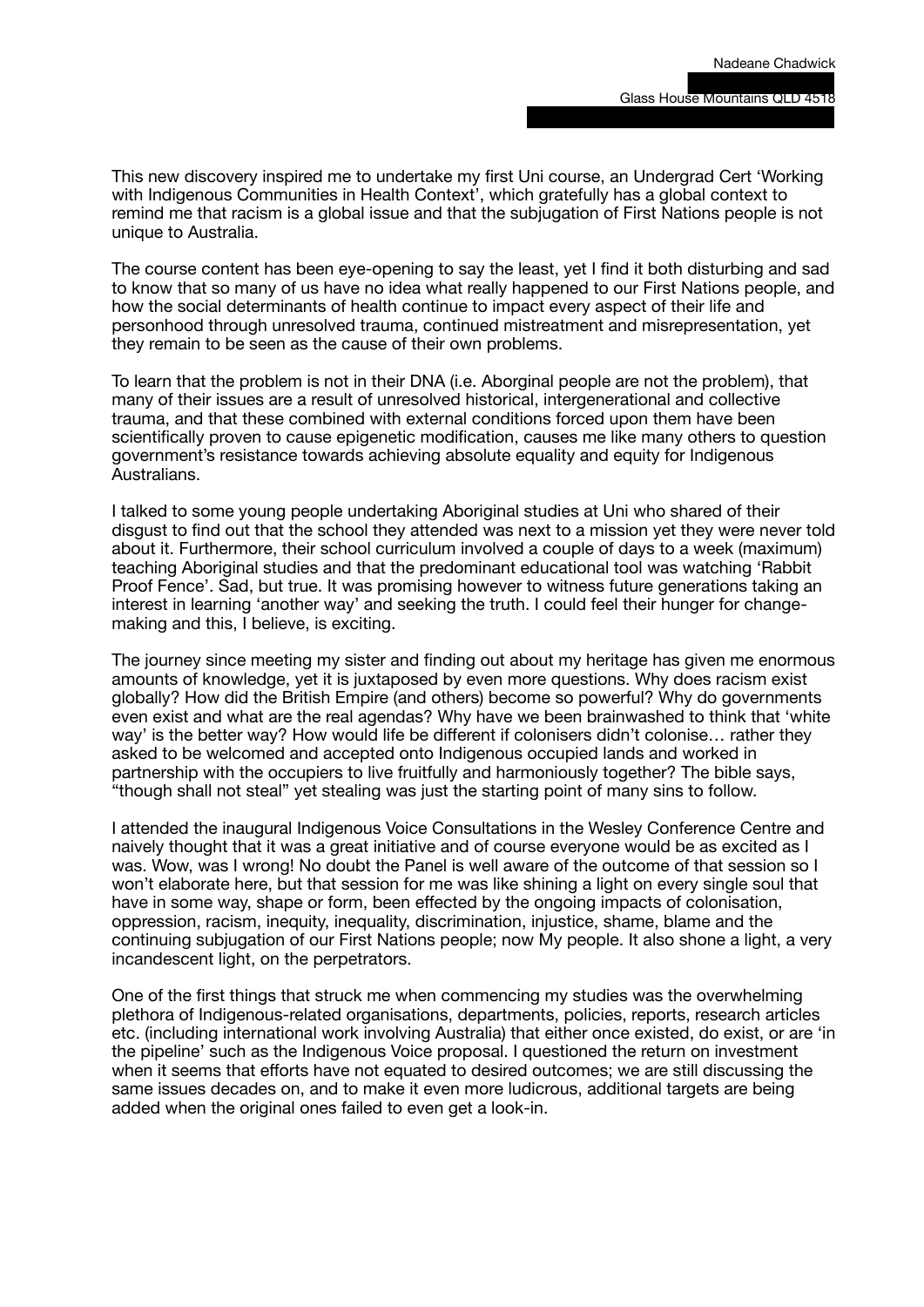I also questioned the real intentions behind them. I came to the conclusion sadly that much of it was strategic and tokenistic in that it allows government to run an economy and employ people while appearing to be doing something about the 'Aboriginal problem' that is clearly not going away. Rather than fix the problem it appears that the strategy of 'delay, blame and circumvent' seems to be the preference.

Much of the money spent on Indigenous affairs does not affect real change. One reason I believe is that Indigenous people are not involved or engaged in the process, decisions and outcomes that are supposedly intended to benefit them - let's call this an absence of Self Determination, rephrased as White Oppression. It's a case of black problems being solved with white thinking and it simply doesn't work, it never has and it never will.

Also, there are too many fingers in the pie (governments, organisations, individuals) directing much needed funds away from the supposed beneficiaries. By executing this strategy however, it perpetuates the negative view held by many non-indigenous Australians that Indigenous people are the problem because they continue to get 'benefits' and "look at them… [you fill in the gaps here]".

The Aboriginal Community Controlled Health Organisations (ACCHO) are a proven success model for meeting the holistic needs of Indigenous Australians. For example, the ACCHOs identified COVID as a pandemic prior to the World Health Organisation and their campaign was a huge success as it targeted the needs of their audience. Yet they struggle in their need to compete against other community services (including non-Indigenous) providers for limited and much needed funding.

Conversely, I was on my way to Uni recently and noticed a sign promoting a road upgrade to the value of \$178M. I then researched the Federal infrastructure budget… \$110B over 10 years (it had just been increase by \$10B!). I tried searching for the 'Indigenous' budget but it was not clear to me. I did however learn of the compensation and reparation monies paid to victims of fire, international terrorism, abuse within church groups (the list goes on…) and wondered why it is that our First Nations people appear to always be at the bottom of the barrel? Why does their struggle continue?

I often wonder what Indigenous people think of white folk. Possibly something on the lines of, "Stupid white men screwing up community, country and spirit… all for greed and short term gain". Prior to colonisation, Indigenous Australians lived and thrived with self determination, cultural expression, strong kinship networks and a relationship to land that was reciprocal and regenerative. They knew nothing of substance abuse or issues relating to health, welfare, housing, education, justice. I'm not saying we need to return to pre-colonised living. What I am saying is that Indigenous people have a necessary contribution to make and it has become urgent that not just their voices be heard, but they have multiple seats at the head of the table.

It has been two and a half years since the recommendation was made to come up with a proposal as to how an Indigenous Voice can be heard in parliament, and at this rate it will probably be another two and half years before the proposal is finalised. If history continues to repeat itself it is likely that this proposal will soon be scrapped for whatever reason the government of the day wants to give and added to the mountainous pile of failed-but-wellintentioned government initiatives.

Tax payers fund this work. They fund politicians (public servants) to 'serve the public'. It is time for accountability, integrity, compassion, truth telling, fessing up and fixing, and listening from the heart rather than ego or the purse strings (in all areas of government). I challenge the Australian Government to step up and be recognised as a leader in a new way of operating, that works with their First Nations people rather than against. We don't need a multi-year program for working out how Indigenous voices can be heard. We need governments to start listening and commit to action that makes a difference.